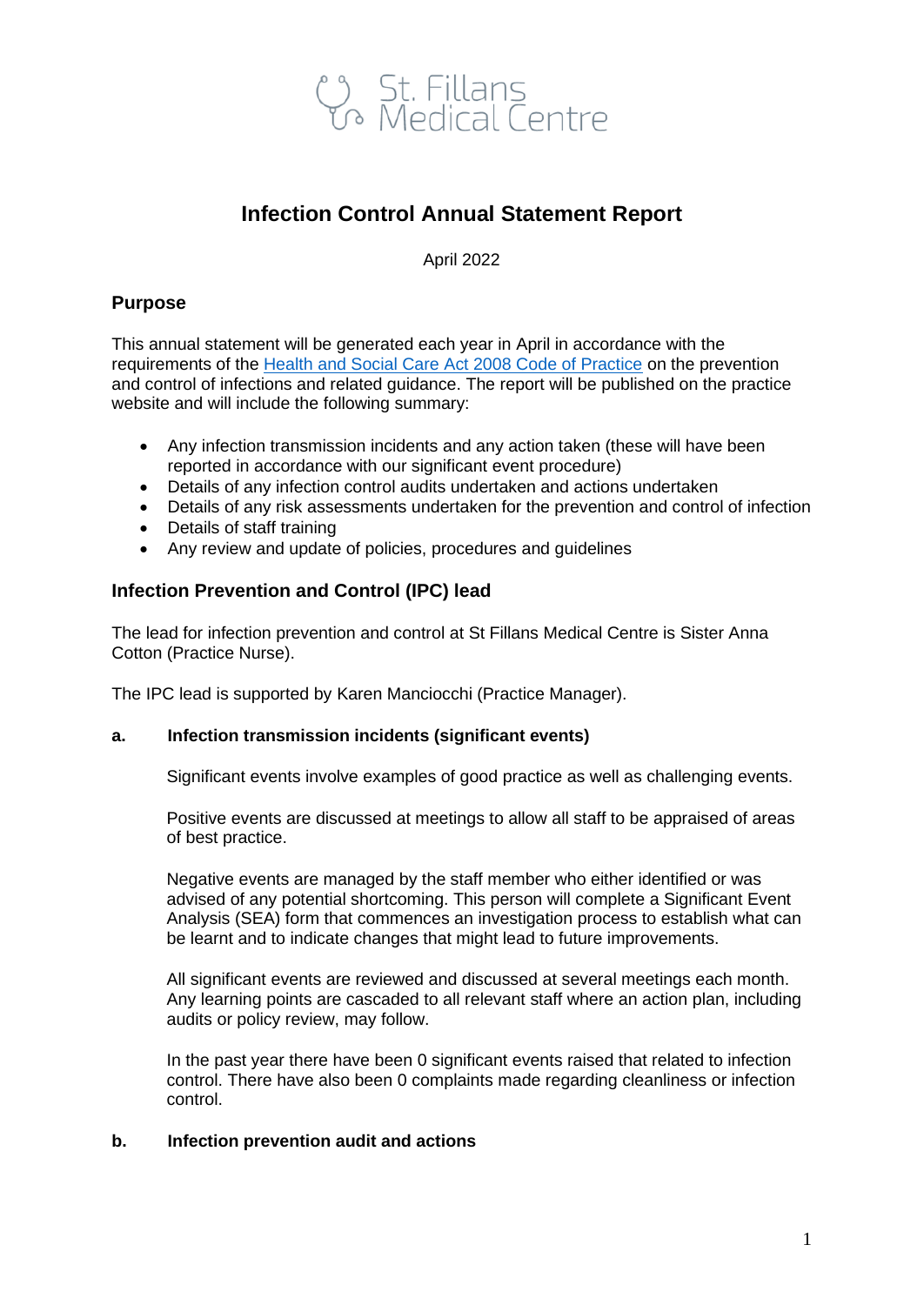# ပုံ St. Fillans<br>ဟု Medical Centre

The annual IPC audit was carried out by Sister Anna Cotton in February 2022. Actions arising from the audit are being followed up by the practice.

A full IPC audit is conducted annual, with quarterly update audits performed.

In addition, to the IPC audit the following audits are performed regularly:

- Handwashing audits
- Store cupboard audits
- Domestic cleaning audits
- Clinical room spot checks
- Sharps audits

#### **c. Risk assessments**

Risk assessments are carried out so that any risk is minimised to be as low as reasonably practicable. Additionally, a risk assessment that can identify best practice can be established and then followed.

In the last year, the following risk assessments were carried out/reviewed:

- General IPC risks
- Staffing, new joiners and ongoing training
- COSHH
- Cleaning standards
- Privacy curtain cleaning or changes
- Staff vaccinations
- Sharps

#### **d. Training**

In addition to staff being involved in risk assessments and significant events, at St Fillans Medical Centre all staff and contractors receive IPC induction training on commencing their post. Thereafter, all staff receive refresher training annually.

Various elements of IPC training in the previous year have been delivered at the following times:

- April 2022 IPC Level 1 training to all staff, Level 2 for clinical staff

#### **e. Policies and procedures**

The infection prevention and control related policies and procedures that have been written, updated or reviewed in the last year include, but are not limited, to:

- Infection Prevention Control Audit full update in April 2022
- Cleaning Standards Policy updated April 2022